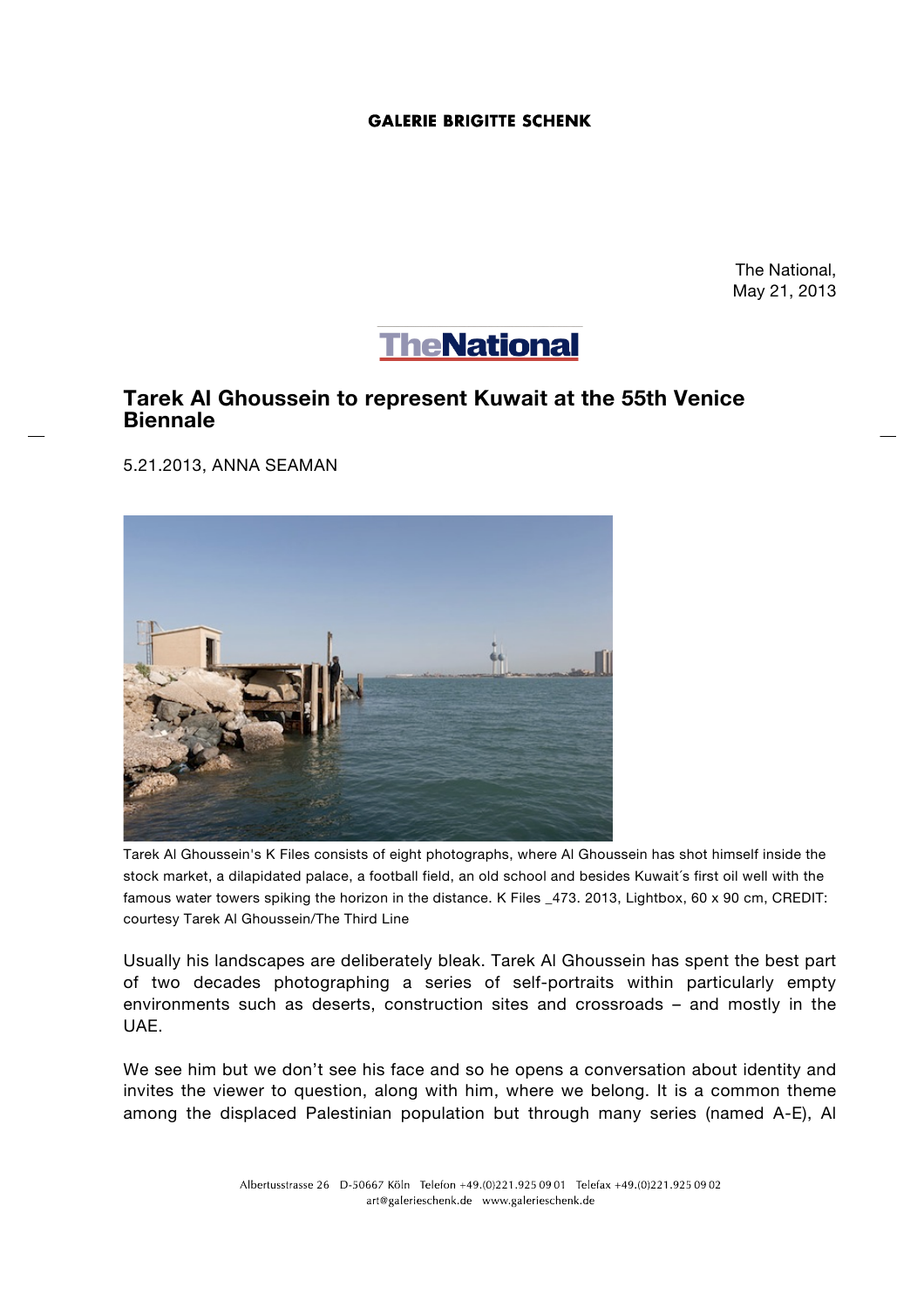## **GALERIE BRIGITTE SCHENK**

Ghoussein's art has moved from the early days of covering his face with a kaffiyeh to more open-ended existential statements, where his anonymity speaks louder than any obvious symbols.

This year, he places that nameless figure in a collection of images of recognisable landmarks from Kuwait to represent the nation's first Pavilion at the Venice Biennale, which opens next week. Calling them The K Files, Al Ghoussein says they mark a divergence from his usual practice. "If you know my work it is very anonymous and intentionally so. There was never any specific significance for my selecting the sights. It was about doing a performance or an intervention on the site."

From a Palestinian-Kuwaiti family – his father was a journalist, a newspaper editor and diplomat – Al Ghoussein was born and brought up in Kuwait, and considers himself as belonging to both nationalities. He moved to the US to study, then to the UK.

When his plans to return to Kuwait in the 1990s were thwarted by the Gulf War, he settled in the UAE. He taught photography at the American University of Sharjah for 15 years and is now a professor of visual art at New York University's Abu Dhabi campus.



K Files \_117. 2013, Lightbox, 60 x 90 cm, © Photo: Tarek Al-Ghoussein. CREDIT: courtesy Tarek Al Ghoussein/The Third Line

The K Files consists of eight photographs, where Al Ghoussein has shot himself inside the stock market, a dilapidated palace, a football field, an old school and in perhaps his most striking image, beside the site of Kuwait's first attempt at off-shore oil drilling with